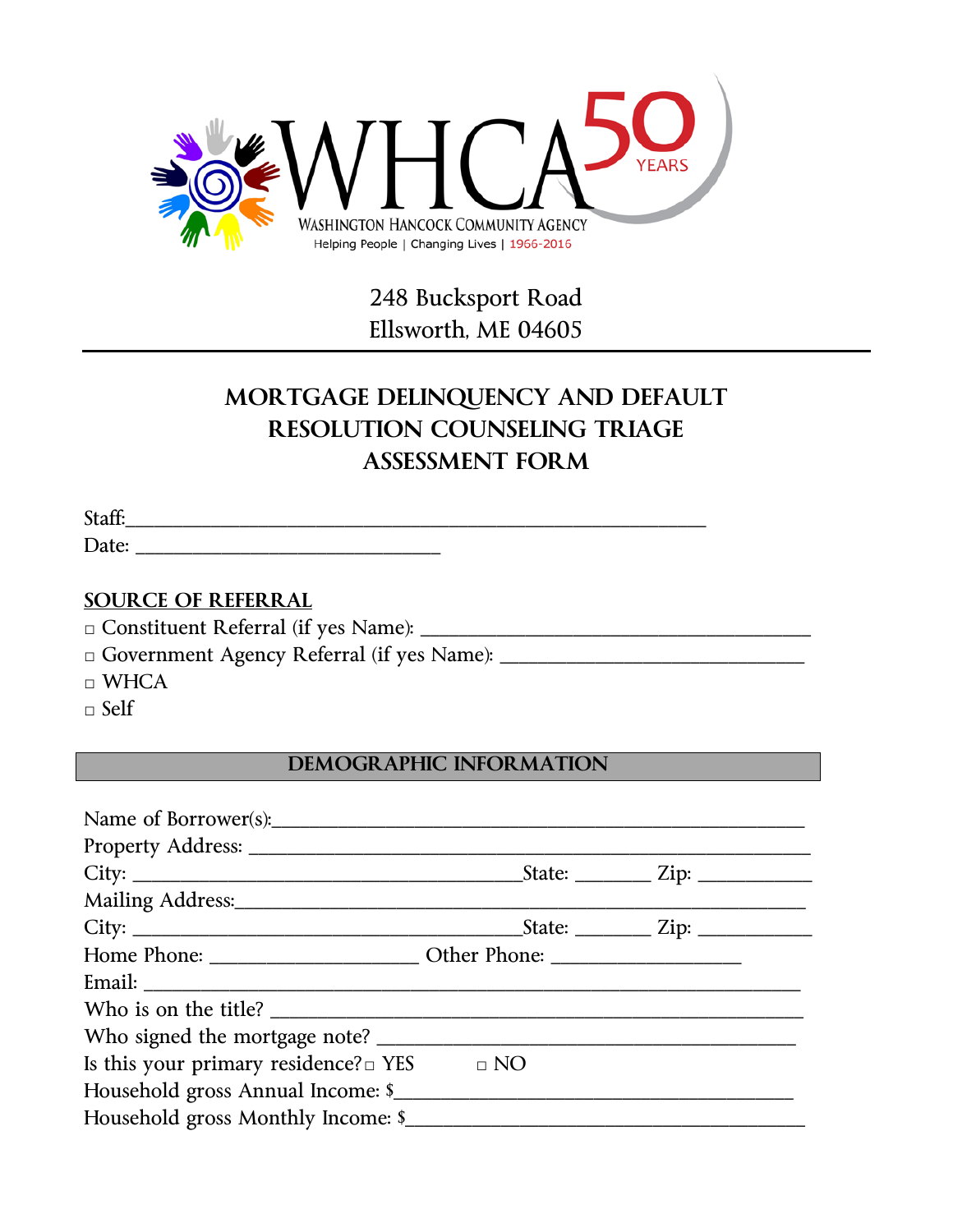#### **COMMITMENT**

Do you want to stay in your home?  $□$  YES  $□$  NO Is the property for sale?  $\square$ YES  $\square$  NO

## **BANKRUPTCY**

Are you actively in Bankruptcy?  $\Box$  YES  $\Box$  NO If recently out of Bankruptcy, have you reaffirmed your mortgage? □ YES □ NO

## **MORTGAGE INFORMATION**

| Has this Mortgage been modified? $\Box$ YES: Date modified: $\Box$               |
|----------------------------------------------------------------------------------|
|                                                                                  |
|                                                                                  |
|                                                                                  |
|                                                                                  |
|                                                                                  |
| $\Box$ Fixed $\Box$ ARM                                                          |
|                                                                                  |
|                                                                                  |
|                                                                                  |
| Is the reason for delinquency resolved? $\Box$ YES $\Box$ NO:                    |
|                                                                                  |
| Previously delinquent? $\Box$ YES $\Box$ NO                                      |
| Amount available to put towards your mortgage: \$                                |
| Are you working with any other Foreclosure Counseling Organizations?             |
| □ YES Name of Foreclosure Counseling Organization: _____________________________ |
| $\Box$ NO                                                                        |